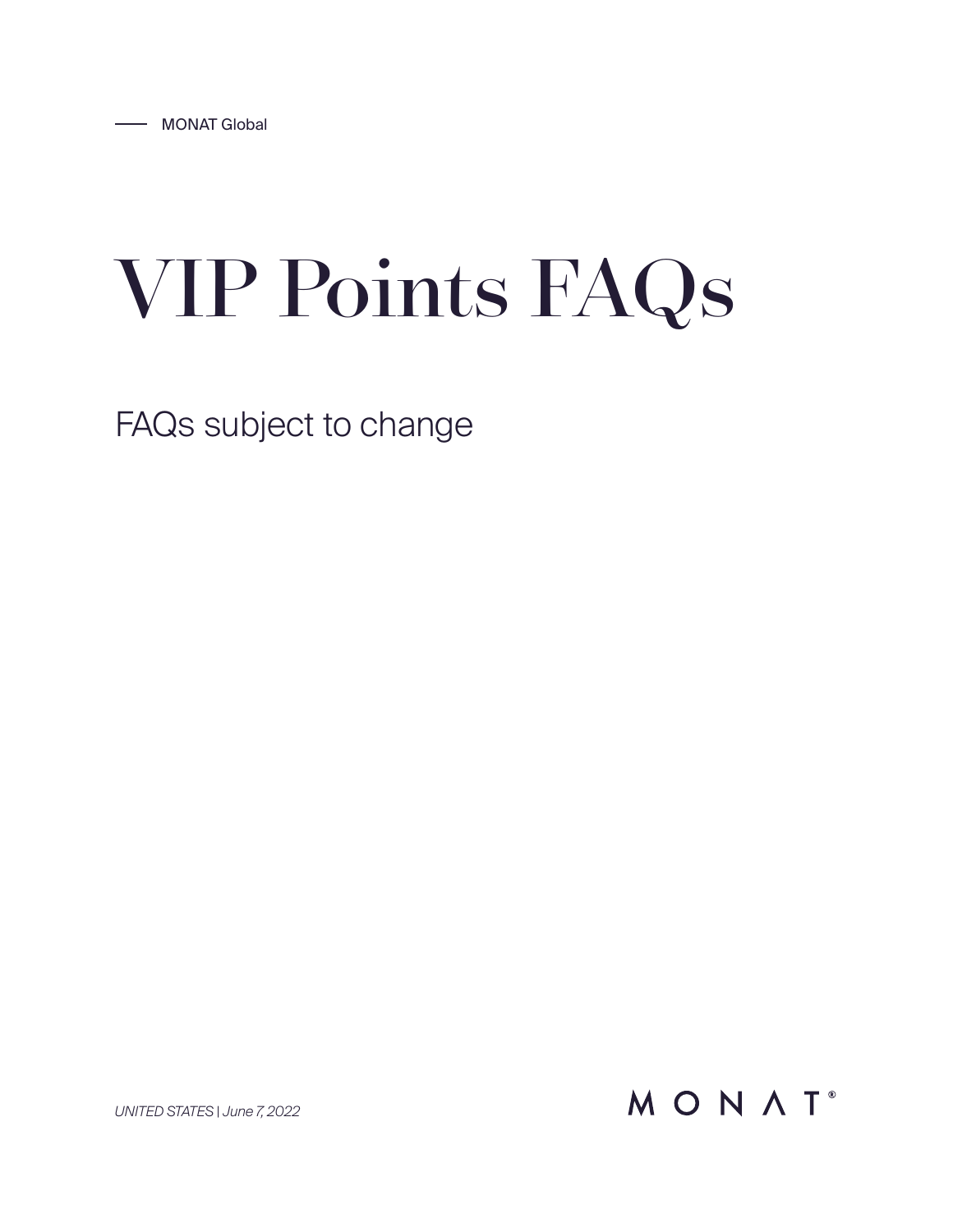## Table of contents

| COMMISSIONS AND MARKET PARTNER REVIEW OF THE VIP POINTS PROGRAM |  |
|-----------------------------------------------------------------|--|
|                                                                 |  |
|                                                                 |  |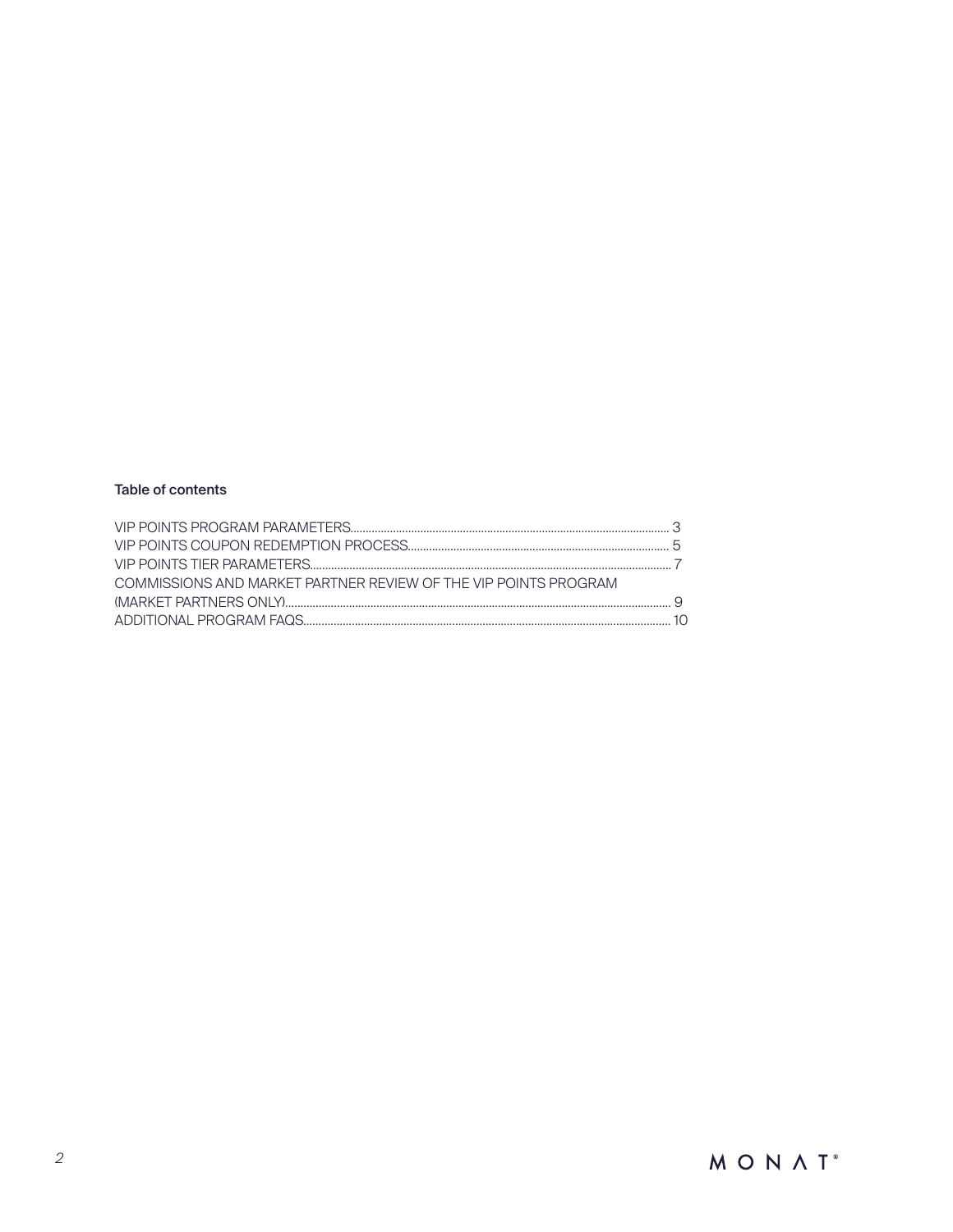#### VIP POINTS PROGRAM PARAMETERS FAQS

#### Q: WHAT IS MONAT VIP POINTS?

A: MONAT VIP Points is a tier-based rewards perk that allows VIP Customers to earn points on any regular, Flexship or Flash Sale order.

#### Q: WHAT COUNTRIES WILL VIP POINTS BE OFFERED IN?

A: VIP Points will only be offered in the US market at launch. Any VIP Customers outside of the US Market, will not have access to this perk.

#### Q: HOW DOES A VIP CUSTOMER JOIN MONAT VIP POINTS?

A: Existing VIP Customers who have an active Flexship template; and VIP Customers who have fulfilled the VIP Flexship Program (1 enrollment order + 2 Flexship orders of \$84 USD or more) will automatically be opted into MONAT VIP Points on November 9, 2021, at 9:00 A.M. EST.

Newly enrolling VIPs in the United States will be auto enrolled during their VIP Customer enrollment as of November 9, 2021 at 9:00 A.M. EST. Retail customers who upgrade their account to a VIP Customer account on or after November 9, 2021, at 9:00 A.M. EST will be automatically opted in.

## Q: IS THERE AN ADDED CHARGE TO BE PART OF MONAT VIP POINTS?

A: No. MONAT VIP Points is included as a free perk to being a VIP Customer.

#### Q: HOW DOES MONAT VIP POINTS WORK?

A: VIP Customers shop for their favorite MONAT products and earn points on every regular, Flexship and Flash Sale order. For each \$1 spent on any order, 1 VIP Point will be awarded to the VIP Customer. For every 100 points earned, the VIP Customer is automatically rewarded with a \$10 off coupon which can be used toward their next regular or Flexship order.

#### Q: WHAT HAPPENS TO ANY POINTS, BENEFITS, OR REWARDS THAT MY VIP CUSTOMER HAS EARNED IF THEIR VIP CUSTOMER ACCOUNT IS CANCELLED?

A: If a VIP cancels their VIP Customer account their VIP points and rewards will be forfeited.

## Q: WHAT HAPPENS TO ANY POINTS, BENEFITS, OR REWARDS THAT MY VIP CUSTOMER HAS EARNED IF THEIR VIP CUSTOMER ACCOUNT IS UPGRADED TO A MARKET PARTNER ACCOUNT?

A: If a VIP upgrades their VIP Customer account to a Market Partner account, their VIP points and rewards will be forfeited.

#### Q: DO VIP CUSTOMER REWARDS, BENEFITS AND POINTS HAVE ANY CASH VALUE?

A: No. None of the VIP Points rewards, benefits or points can be redeemed for cash.

#### Q: ARE PREVIOUS MONAT ORDERS PLACED BEFORE NOVEMBER 9, 2021, APPLICABLE FOR VIP POINTS?

A: No. Previous MONAT orders are not applicable for VIP Points.

## Q: HOW DOES A VIP CUSTOMER EARN POINTS?

A: A VIP Customer earns points by receiving 1 point for every \$1 spent on regular, Flash Sale and Flexship orders. Points are applied to the order subtotal amount , less shipping, handling, tax, or additional discounts.

#### Q: WHAT MONAT PRODUCTS ARE ELIGIBLE FOR POINTS?

A: All MONAT products that are sold to VIP Customers are eligible for points, excluding Only for You products.

#### Q: DO POINTS EXPIRE?

A: Yes. Points expire after 1 year from the point of enrollment.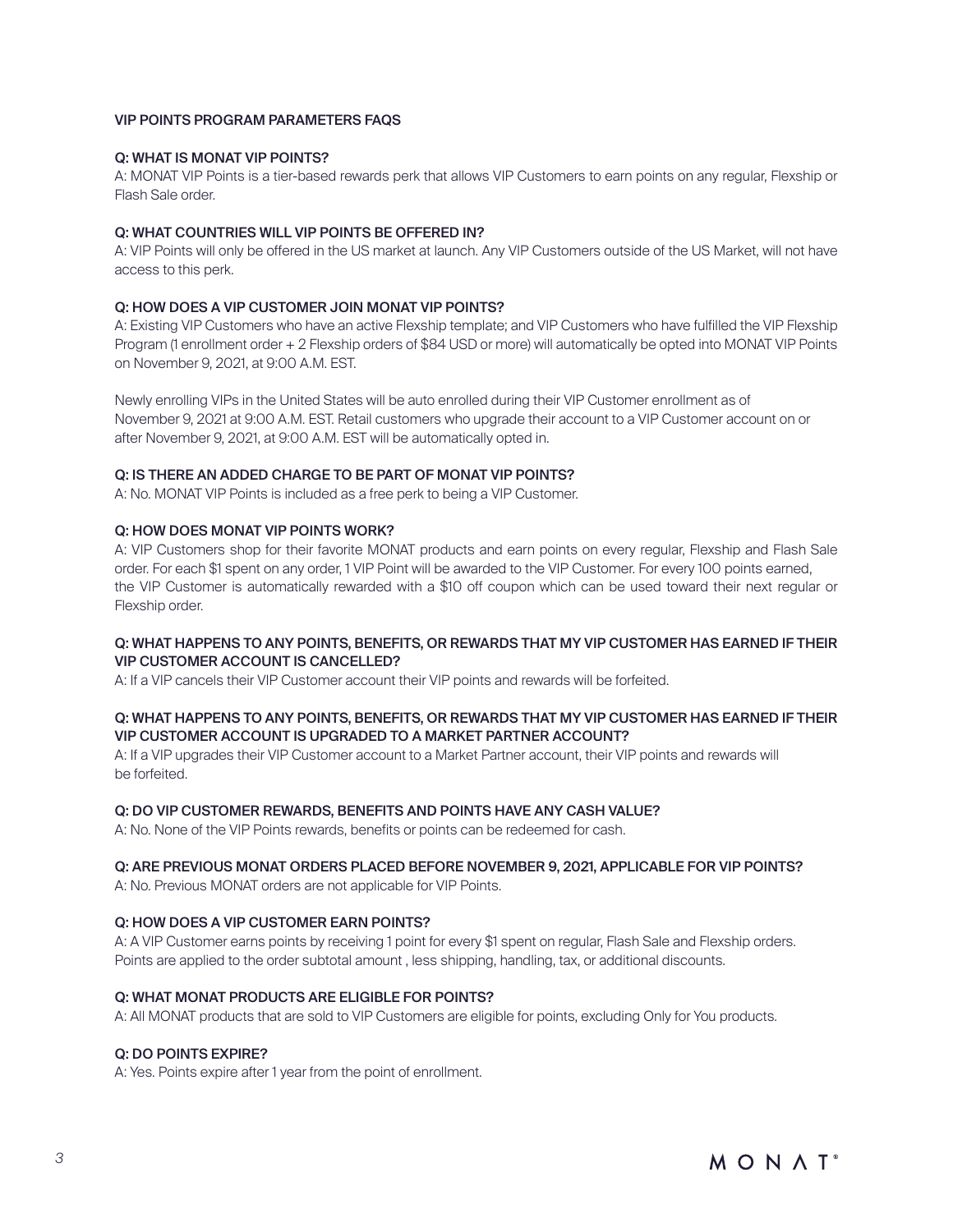## Q: DO REWARDS EXPIRE?

A: Yes. Rewards expire after 90 days.

## Q: WHAT IS THE DIFFERENCE BETWEEN POINTS AND REWARDS?

A: Points are accumulated each time a VIP Customer makes a purchase. Rewards are the coupon codes earned once a VIP Customer has reached 100 VIP Points. VIP Customers received a Surprise and Delight product once VIP+ status is achieved.

#### Q: CAN THE VIP CUSTOMER EXCHANGE OR RETURN AN EARNED REWARD?

A: No. A VIP Customer cannot exchange or return rewards they have earned.

#### Q: ARE THERE LIMITATIONS ON THE NUMBER OF PURCHASES ELIGIBLE FOR POINTS?

A: No. There are no limitations on the number of purchases eligible for points.

#### Q: HOW CAN A VIP CUSTOMER VIEW THE POINTS THEY'VE EARNED?

A: A VIP Customer can view their points earned through their VIP Customer Account on [MYMONAT.COM](http://MYMONAT.COM). On their account page the VIP Customer has a Rewards Dashboard with further details.

#### Q: CAN VIP CUSTOMERS GIFT REWARDS THEY EARNED TO OTHERS?

A: No. VIP Customers cannot share rewards with others and rewards are not transferable.

## Q: IF A VIP CUSTOMER UPGRADES TO A MARKET PARTNER, WHAT HAPPENS TO THEIR UNUSED VIP POINTS AND REWARDS?

A: If a VIP Customer upgrades to a Market Partner and has unused VIP points and rewards, they will forfeit the ability to redeem them. The upgraded VIP Customer will not have further ability to earn points, earn rewards, or redeem rewards.

#### Q: IF A VIP CUSTOMER RETURNS AN ORDER, WHAT HAPPENS TO THEIR VIP POINTS/REWARDS?

A: If a VIP Customer returns their order (full and/or partial) MONAT will withdraw the earned VIP Points on that order (full and/or partial). Any reward that is redeemed on an order being returned, is non-refundable.

## Q: DOES THE VIP CUSTOMER HAVE THE OPPORTUNITY TO EARN MORE POINTS?

A: Yes. VIP Customers can earn bonus points on Flexship orders. Additionally, MONAT will specify on promotion FAQs if any sales include an opportunity for VIP customers to earn additional points.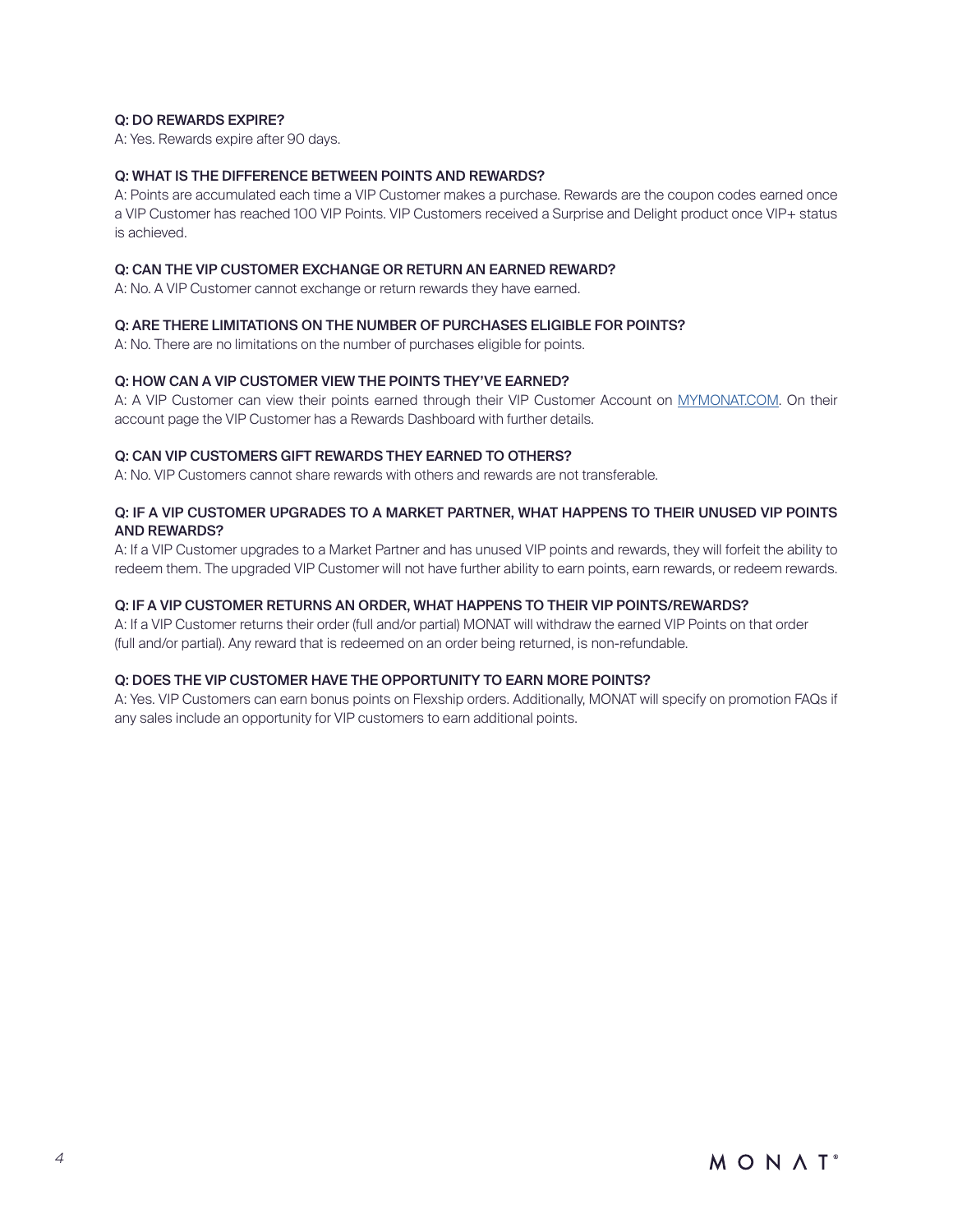#### VIP POINTS REDEMPTION PROCESS FAQS

#### Q: CAN A VIP CUSTOMER REDEEM MULTIPLE REWARDS AT ONCE?

A: No. A VIP Customer can earn multiple rewards but can only redeem (1) \$10 reward coupon per regular or Flexship order.

#### Q: HOW DOES A VIP CUSTOMER REDEEM REWARDS ON A REGULAR ORDER?

A: A VIP Customer can follow the steps listed below, to redeem a reward on a regular order:

- 1. Log in to your VIP account with your username and password.
- 2. Click on VIP Points in the navigation bar.
- 3. In Your Available Rewards, click on the coupon code you would like to use, and it will copy to your clipboard automatically.
- 4. Paste the coupon code when completing your next order\*

#### Q: HOW DOES A VIP CUSTOMER REDEEM REWARDS ON A FLEXSHIP ORDER?

A: A VIP Customer can follow the steps listed below to redeem a reward on a Flexship order:

- 1. Log in to your VIP account with your username and password
- 2. Click on VIP Points in the navigation bar.
- 3. In Your Available Rewards, click on the coupon code you would like to use, and it will copy to your clipboard automatically.
- 4. Click Shop, then click My Flexship on the drop-down menu.
- 5. Click Edit on your Flexship template.
- 6. Click Next, until you get to the final step of the Flexship check out flow.
- 7. Paste the coupon code in the mini cart and click apply.
- 8. Once the coupon code has been successfully applied to the Flexship, click Save Flexship.

## Q: HOW DOES A VIP CUSTOMER REDEEM A SURPRISE AND DELIGHT COUPON CODE?

A: A VIP Customer can follow the steps listed below, to redeem a Surprise and Delight product coupon code:

- 1. Log in to your VIP account with your username and password.
- 2. Click on VIP Points in the navigation bar.
- 3. In 'Your Available Rewards' section, a coupon code will show for your available Surprise and Delight reward.
- 4. Click on the coupon code and it will copy to your clipboard automatically.
- 5. Create a Flexship or Regular order with no minimum spend and proceed to check out. Or edit your Flexship template and proceed to check out.
- 6. Paste the coupon code in the final step of the checkout process and click apply. The Surprise and Delight product will be added to your order.
- 7. Process the payment for your order.

## Q: CAN VIP CUSTOMERS REDEEM A PARTIAL REWARD?

A: No. A VIP customer cannot redeem a partial reward. It must be the full \$10 coupon.

#### Q: CAN A VIP CUSTOMER REDEEM THEIR REWARD ON A FLASH SALE?

A: No. VIP Customers cannot redeem their rewards on Flash Sales.

## Q: CAN A VIP CUSTOMER REEDEM THEIR REWARD ON A FLEXSHIP ORDER?

A: Yes. VIP Customers can apply rewards to Flexship orders.

## Q: IS THERE A MINIMUM SPEND THRESHOLD NEEDED TO REDEEM A \$10 REWARD COUPON ON A FLEXSHIP ORDER OR REGULAR ORDER?

A: No minimum spend threshold is needed to redeem a \$10 Reward Coupon on Flexship or regular orders.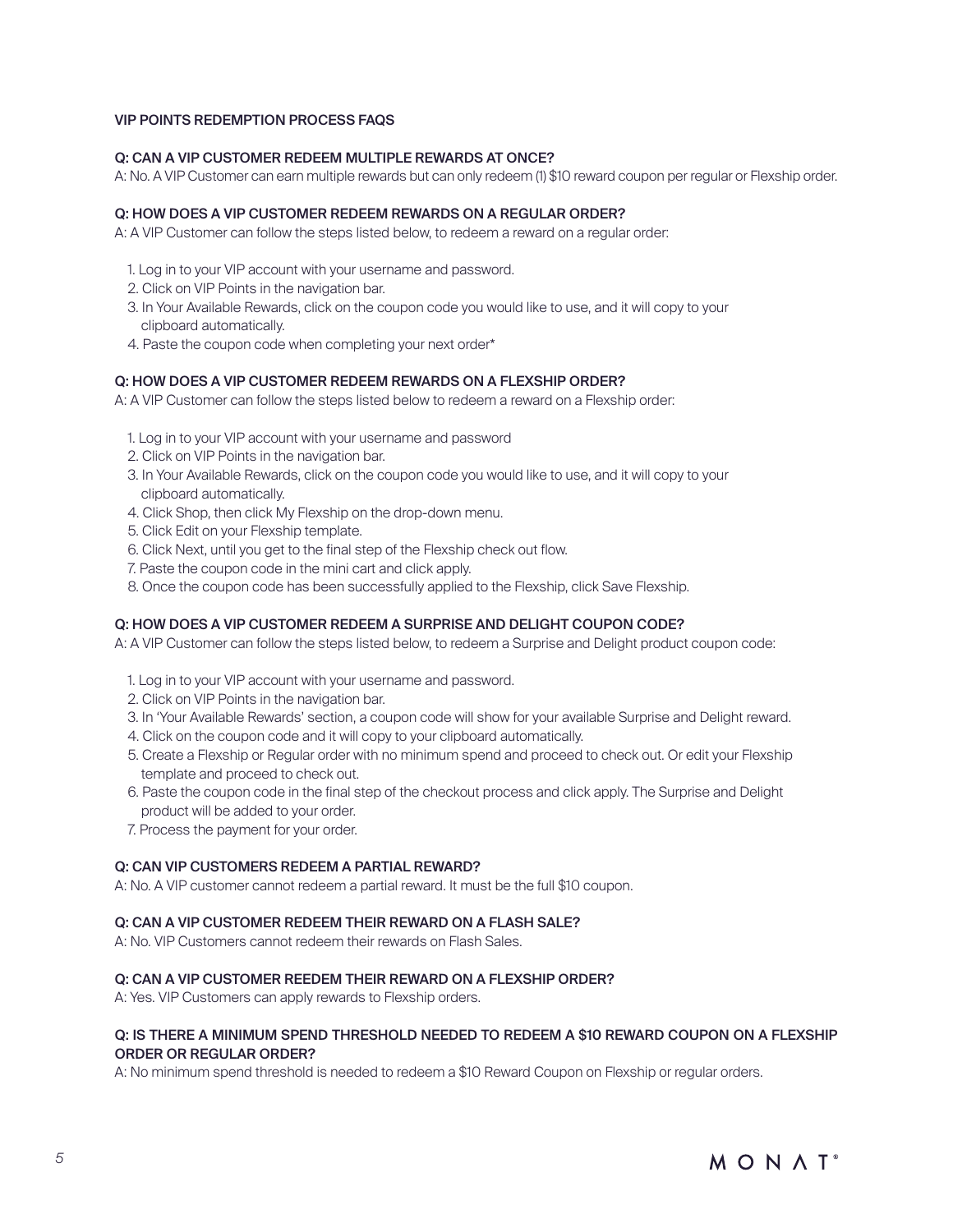# Q: IS THERE A MINIMUM SPEND THRESHOLD NEEDED TO REDEEM THE SURPRISE AND DELIGHT COUPON CODE ON A FLEXSHIP ORDER OR REGULAR ORDER?

A: Yes. A VIP Customer must reach the \$84 USD threshold on a regular or Flexship order before they can redeem the Surprise and Delight coupon code.

## Q: WHEN CAN A VIP CUSTOMER REDEEM THEIR VIP POINTS FOR A \$10 REWARD?

A: A VIP Customer's VIP Points will be available between 48- 72 hours. After the VIP points are released to the VIP Customer's Rewards Dashboard, they will see a \$10 reward coupon they can redeem on their next purchase.

#### Q: DOES A FLEXSHIP ORDER NEED TO BE \$84 USD BEFORE OR AFTER THE REWARD COUPON IS APPLIED, FOR IT TO COUNT TOWARDS THE 3 FLEXSHIP ORDERS NEEDED TO COMPLETE THE VIP CUSTOMER PROGRAM?

A: If the customer's order subtotal is \$84 USD before the coupon is applied, their Flexship order will count towards one of the three required to complete the VIP Customer Program. In addition to this, they will still qualify for free shipping if the \$84 USD subtotal is met before the application of the \$10 reward coupon.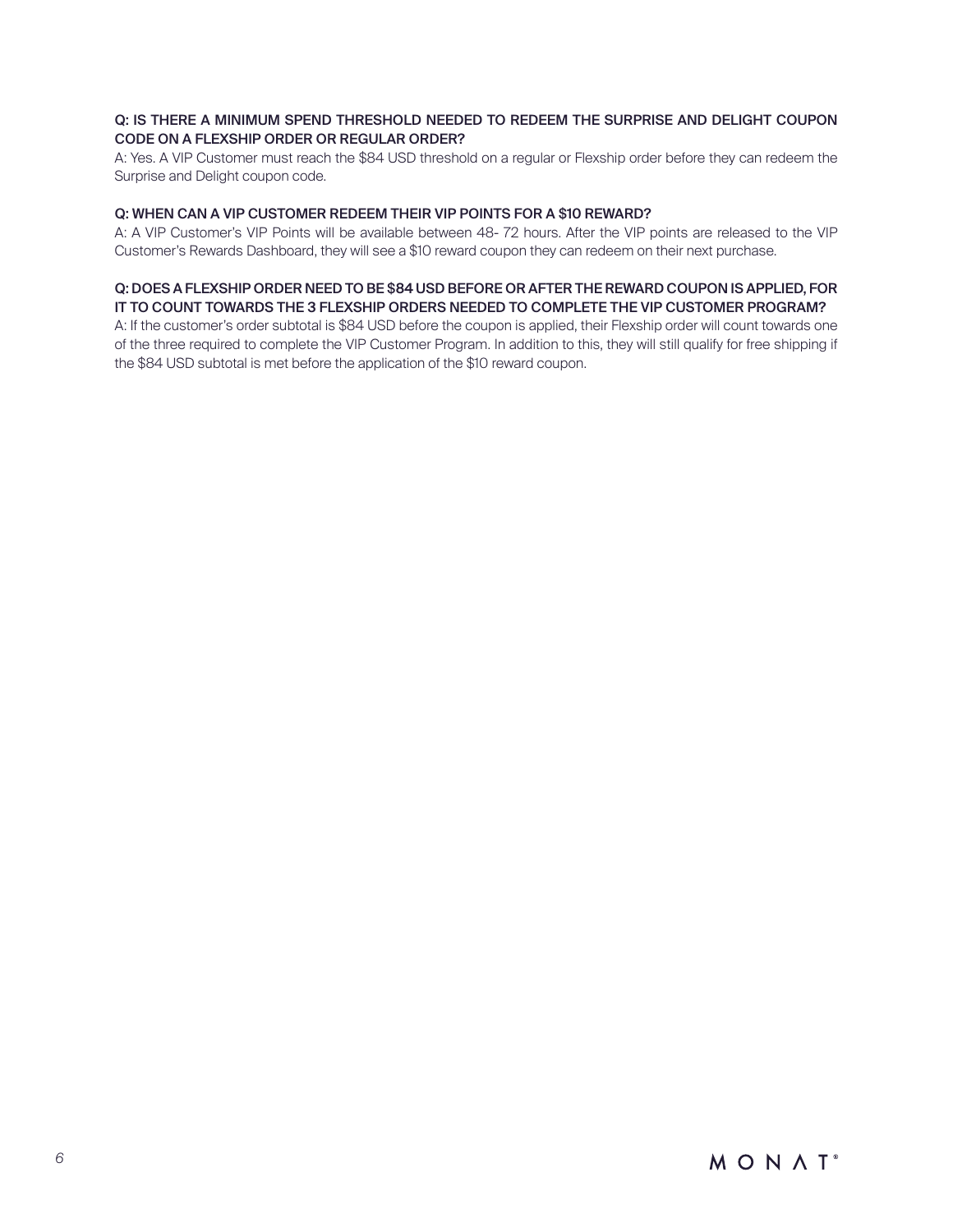#### VIP POINTS TIER PARAMETERS FAQS

## Q: HOW MANY TIERS DOES THE VIP POINTS PERK HAVE?

A: Currently VIP Points has only two tiers. VIP Tier (which has an annual spend of \$0 to \$299 USD) and the VIP + Tier (which has an annual spend of \$300 or more).

#### Q: HOW CAN A VIP CUSTOMER REACH A NEW TIER?

A: A VIP Customer can reach a new tier by achieving the next tier spend threshold.

#### Q: HOW DOES A VIP CUSTOMER MAINTAIN THEIR TIER STATUS?

A: To keep VIP + tier for the next year after the renewal date, you must spend over \$300 USD in one calendar year. Your renewal date is located on your Rewards Dashboard. This date indicates the date in which your VIP Points will reset.

#### Q: WHAT IS THE MONAT ANNIVERSAY COUPON?

A: A MONAT anniversary coupon is a \$10 reward coupon awarded on the VIP Customer's VIP Points enrollment date.

#### Q: HOW WILL I RECEIVE MY MONAT ANNIVERSARY COUPON?

A: You will see it on your Rewards Dashboard on your MONAT Anniversary date. This date is located under the Tier Progress bar on your Rewards Dashboard.

#### Q: HOW MUCH IS MY MONAT ANNIVERSARY COUPON FOR?

A: It is a \$10 reward coupon code. It can be redeemed on your next regular or Flexship order. There is no minimum spend threshold to redeem this coupon.

## Q: IS THERE AN EXPIRATION DATE ON MY MONAT ANNIVERSARY COUPON OR SURPRISE AND DELIGHT PRODUCT COUPON?

A: Yes. You have 90 days to redeem your coupon codes. This is the standard expiration period for all coupon codes that are distributed by the VIP Points perk.

## Q: CAN I COMBINE MY MONAT ANNIVERSARY COUPON WITH THE SURPRISE AND DELIGHT COUPON OR \$10 REWARD COUPON?

A: No. Coupon codes distributed from VIP Points perk cannot be combined.

#### Q: DOES A VIP CUSTOMER'S TIER STATUS EXPIRE?

A: If a customer does not reach VIP + status by the end of the year (a year = 365 from the date in which they were enrolled into the program), they will stay at the VIP status.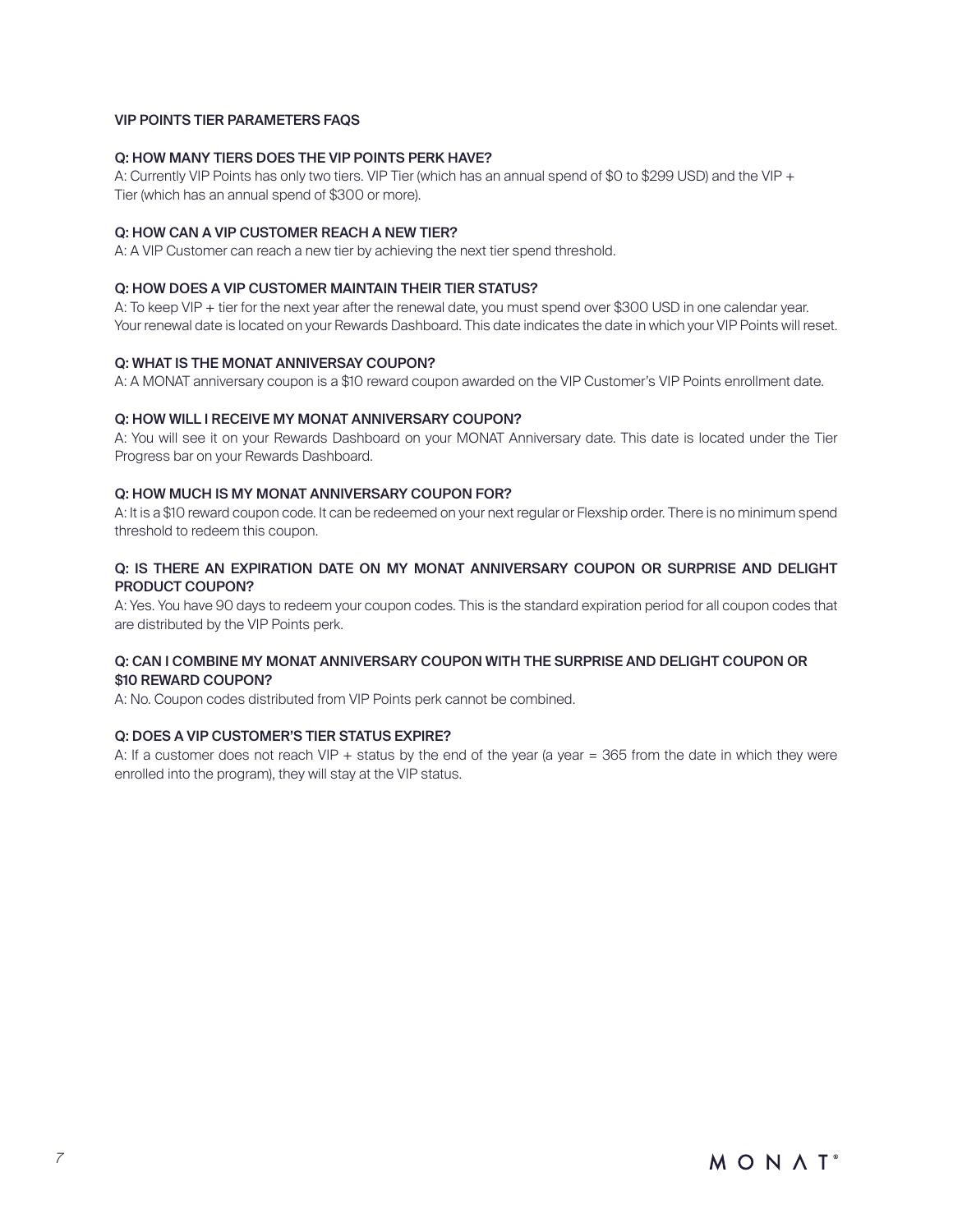# Q: WHAT ARE THE MONAT VIP POINTS REWARDS PER TIER?

| <b>MONAT VIP</b><br><b>REWARDS BENEFITS</b>                                                                                                                                    | <b>VIP</b>       | $VIP +$          |  |
|--------------------------------------------------------------------------------------------------------------------------------------------------------------------------------|------------------|------------------|--|
| <b>SPEND PER YEAR</b>                                                                                                                                                          | $$0 - $299$      | \$300 AND UP     |  |
| RECEIVE A \$10 COUPON FOR EVERY 100<br><b>POINTS EARNED</b>                                                                                                                    |                  |                  |  |
| <b>RECEIVE A \$10 REWARD COUPON ON</b><br>YOUR MONAT ANNIVERSARY                                                                                                               |                  |                  |  |
| <b>RECEIVE BONUS POINTS FOR SELECT</b><br><b>FLASH SALES</b>                                                                                                                   |                  |                  |  |
| <b>SURPRISE &amp; DELIGHT PRODUCT*</b>                                                                                                                                         |                  |                  |  |
| <b>EARN BONUS POINTS ON</b><br><b>FLEXSHIP ORDERS</b>                                                                                                                          | <b>10 POINTS</b> | <b>20 POINTS</b> |  |
| *Surprise & Delight product is only awarded once in a Customer's lifetime. Surprise & Delight product must be added<br>to your next order.<br>**VIP Rewards expire in 90 days. |                  |                  |  |

## Q: WHAT IS A SURPRISE AND DELIGHT GIFT?

A: A Surprise and Delight Gift is a free gift awarded to VIPs who have received VIP + status. It is our way of saying thanks! Terms of the offer are subject to change while supplies last.

#### Q: ARE BONUS POINTS EARNED ON ANY FLEXSHIP ORDER?

A: Yes, bonus points are earned on any Flexship order regardless of order total.

## Q: WHEN IS A VIP CUSTOMER ELIGIBLE FOR THE SURPRISE AND DELIGHT GIFT?

A: Surprise and Delight is currently offered to those VIPs who have reached VIP + status.

## Q: ARE VIP CUSTOMERS ELIGIBLE TO RECEIVE A SURPRISE AND DELIGHT GIFT EACH TIME THEY RANK TO VIP +?

A: No. VIP Customers are awarded a Surprise and Delight gift only once in their lifetime.

## Q: CAN A VIP POINTS COUPON AND A BIRTHDAY CODE COUPON BE USED ON THE SAME ORDER?

A: No. VIP Points coupons cannot be combined with any other coupon codes.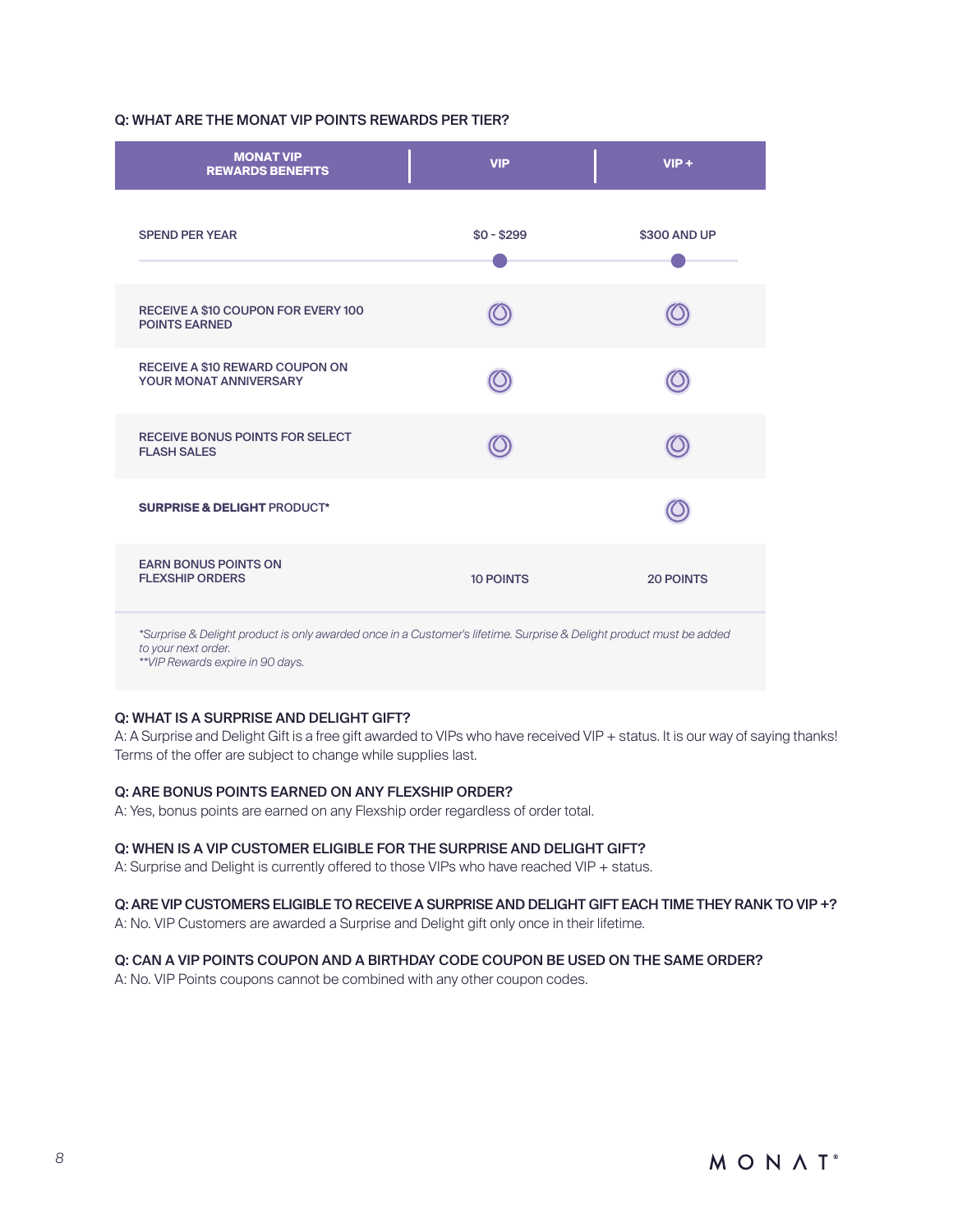# COMMISSIONS AND MARKET PARTNER REVIEW OF THE VIP POINTS PERK FAQS (MARKET PARTNERS ONLY)

Q: WILL PV/CV BE IMPACTED IF MY VIP CUSTOMERS PURCHASE AN ORDER USING A \$10 REWARD COUPON? A: Yes. PV/CV will decrease based on the subtotal amount of the order.

# Q: WILL PV/CV BE IMPACTED IF MY VIP CUSTOMERS REDEEM THEIR SURPRISE AND DELIGHT COUPON CODE ON THEIR ORDER?

A: No. PV/CV is not impacted by the redemption of the Surprise and Delight coupon code. This is a free product given to the customer, for reaching the  $VIP +$  tier.

## Q: CAN A MARKET PARTNER USE A VIP CUSTOMER'S EARNED REWARD?

A: No. rewards are only eligible to VIP Customers.

## Q: CAN A MARKET PARTNER CALL CUSTOMER CARE TO RECEIVE THEIR VIP CUSTOMERS' REWARD COUPONS IF THEY ARE HAVING TROUBLE ACCESSING THEIR REWARDS DASHBOARD?

A: No. A VIP Customer must contact Customer Care if they are having issues redeeming their coupon codes. No coupon codes will be given to Market Partners via Customer Care.